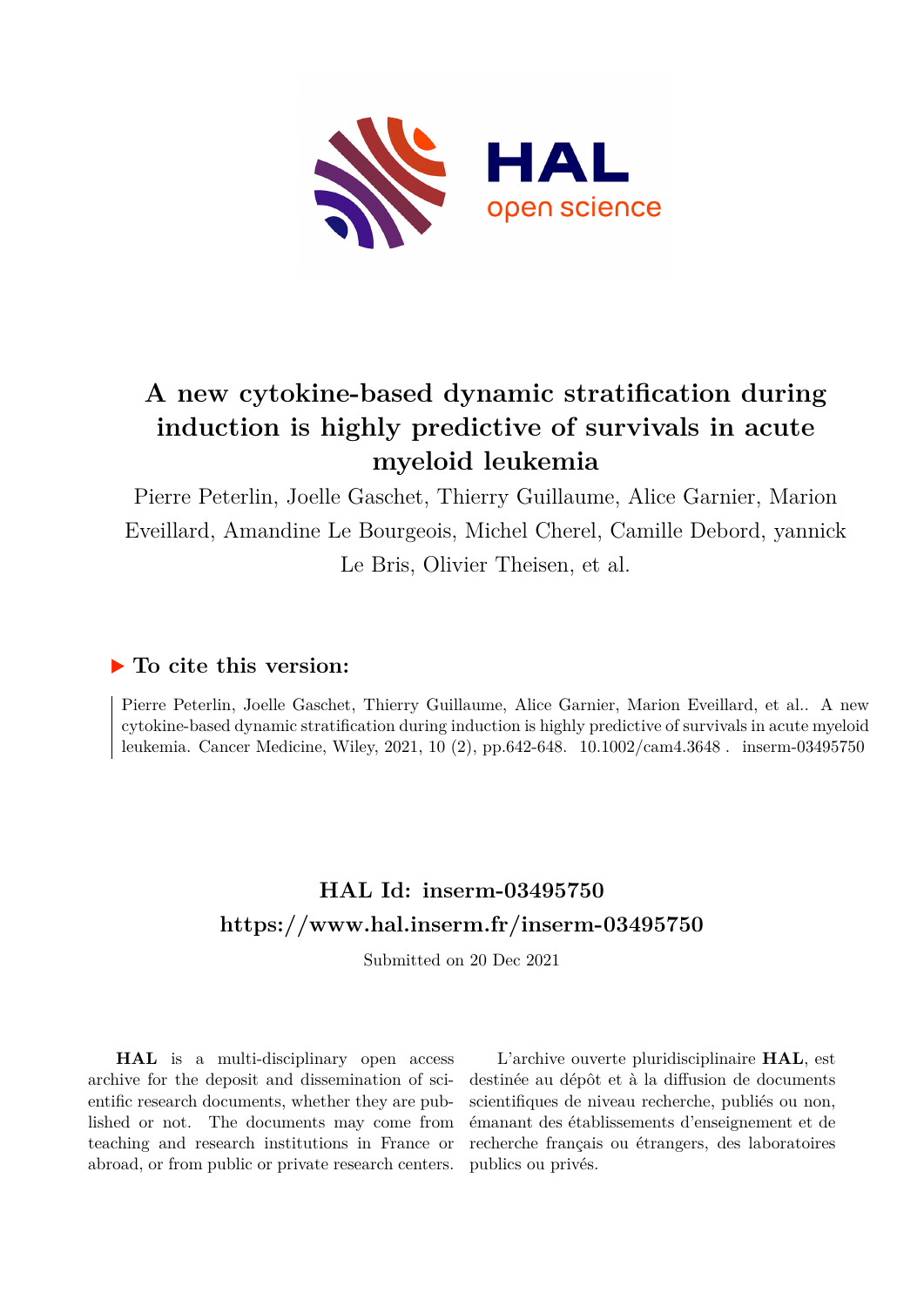DOI: 10.1002/cam4.3648

#### **ORIGINAL RESEARCH**

# **A new cytokine-based dynamic stratification during induction is highly predictive of survivals in acute myeloid leukemia**

**Pierre Peterlin<sup>1,[2](https://orcid.org/0000-0001-5463-6686)</sup> | Joelle Gaschet<sup>2</sup> | Thierry Guillaume<sup>1,2</sup> | Alice Garnier<sup>1</sup> | Marion Eveillard**<sup>2,3</sup> | Amandine Le Bourgeois<sup>1</sup> | Michel Cherel<sup>2,4</sup> | Camille Debord<sup>3</sup> | **Yannick Le Bris2,3** | **Olivier Theisen3** | **Catherine Godon3** | **Béatrice Mahé1** | **Viviane Dubruille<sup>1</sup> | Sorava Wuilleme<sup>3</sup> | Cyrille Touzeau<sup>1</sup> | Thomas Gastinne<sup>1</sup> |** Nicolas Blin<sup>1</sup> | Anne Lok<sup>1</sup> | Benoît Tessoulin<sup>1</sup> | Steven Le Gouill<sup>1,[2](https://orcid.org/0000-0003-1780-8746)</sup> | Philippe Moreau<sup>1,2</sup> | | **Marie-C Béné<sup>[2](https://orcid.org/0000-0003-3142-5581),3</sup> | Patrice Chevallier<sup>1,2</sup> ©** 

<sup>1</sup>Hematology Clinic, CHU, Nantes, France 2 CRCINA, INSERM, Université d'Angers, Université de Nantes, Nantes, France 3 Hematology Biology, CHU, Nantes, France 4 Nuclear Medicine Unit, ICO Cancer Center Gauducheau, Saint Herblain, France

#### **Correspondence**

Pierre Peterlin, Service d'Hématologie Clinique, CHU Hôtel-Dieu, Place A. Ricordeau, 44093 Nantes Cedex, France. Email: [pierre.peterlin@chu-nantes.fr](mailto:pierre.peterlin@chu-nantes.fr)

**Funding information** LHEMA/Nantes University Hospital; DHU Oncogreffe of Nantes

#### **Abstract**

The aim of this study was to assess the potential impact of the kinetics of serum levels of seven cytokines during induction in acute myeloid leukemia (AML) patients. Indeed, the role of cytokines, in the pathophysiology and response to therapy of AML patients, remains under investigation. Here, we report on the impact of peripheral levels of two cytokines, the Fms-like tyrosine kinase 3 ligand (FL) and interleukin-6 (IL-6), evaluated during first-line intensive induction. A new risk stratification can be proposed, which supersedes the ELN 2017 classification to predict survivals in AML patients by examining the kinetic profile of these cytokines during the induction phase. It segregates three groups of, respectively, high-risk, characterized by a stagnation of low FL levels, intermediate risk, with dynamic increasing FL levels and high IL-6 at day 22, and favorable risk with increasing FL levels but low IL-6 at day 22.

#### **KEYWORDS**

acute myeloid leukemia, FLT3 ligand, IL-6, prognostic biomarker

# **1** | **INTRODUCTION**

Several cytokines, such as IL-1β, IL-6, or tumor necrosis factor alpha (TNF $\alpha$ ), have been proven to contribute to proliferation, blast survival, resistance to treatment, and prognosis in acute myeloid leukemia (AML).<sup>1-4</sup> Fms-like tyrosine kinase 3 ligand (FL), more seldom investigated, is one of the main key regulators of hematopoiesis. $5$  We recently reported on the significance of FL levels in treated

AML patients, assessed through the FLAM/FLAL study.<sup>6</sup> In the latter, three FL kinetic profiles were delineated during induction: (i) sustained increase in FL concentrations between day (D) 1 and D22 (FLI group,  $n = 26$ , goodrisk); (ii) increase from D1 to D15, then decrease at D22 (FLD group,  $n = 22$ , intermediate risk); and (iii) stagnation of low levels  $\left(\frac{1000 \text{ pg/ml}}{1 \text{ Hz}}\right)$ , FLL group,  $n = 14$ , high risk). The impact of FL levels was confirmed independently by a retrospective analysis of the AML17 trial in the UK, showing that a single FL assay at day 26 also predicted

This is an open access article under the terms of the [Creative Commons Attribution](http://creativecommons.org/licenses/by/4.0/) License, which permits use, distribution and reproduction in any medium, provided the original work is properly cited.

© 2020 The Authors. *Cancer Medicine* published by John Wiley & Sons Ltd.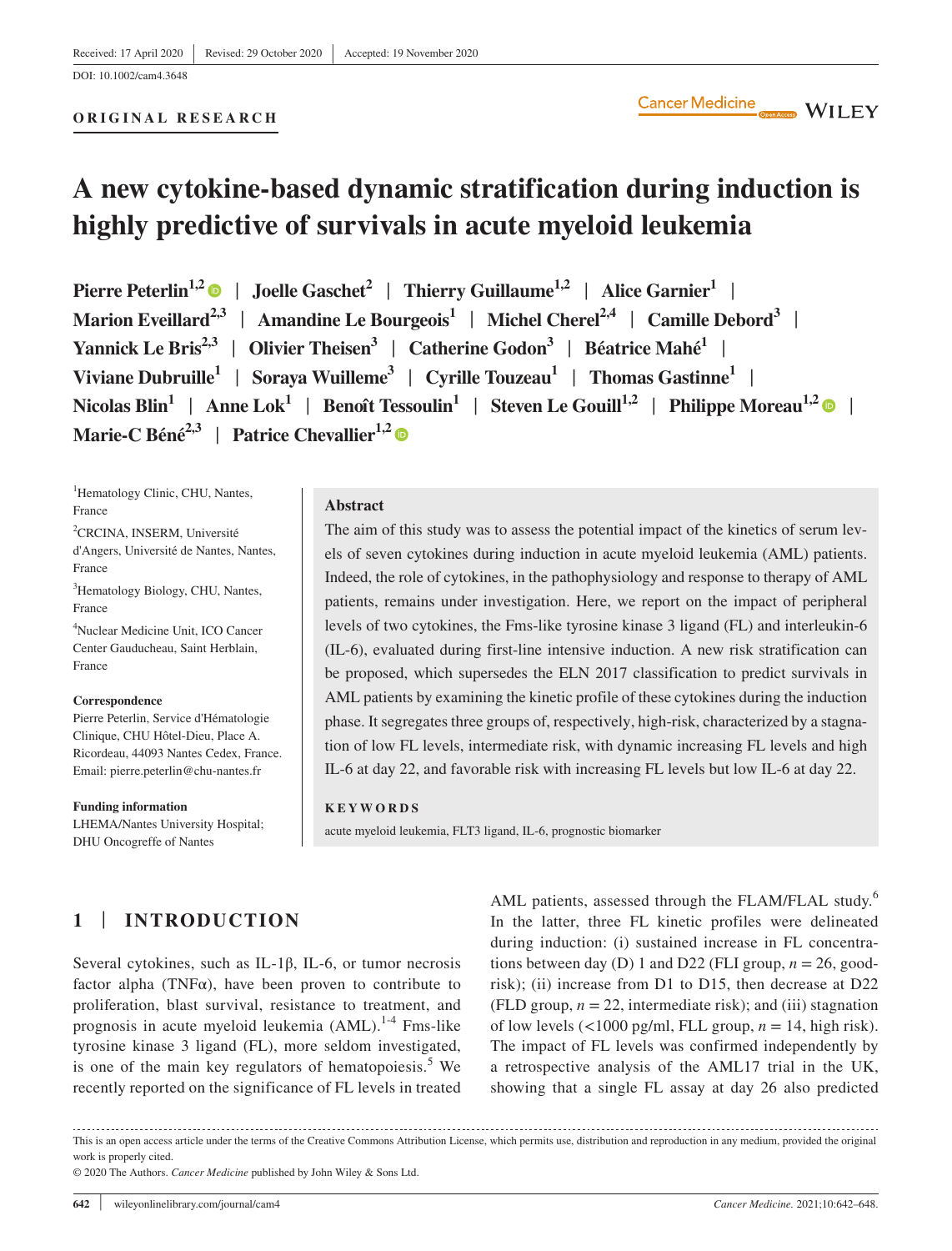| <b>TABLE 1</b> Patient characteristics                                               |                                   |                                                                       |                                                                                                                                                                                                                       |                                 |         |
|--------------------------------------------------------------------------------------|-----------------------------------|-----------------------------------------------------------------------|-----------------------------------------------------------------------------------------------------------------------------------------------------------------------------------------------------------------------|---------------------------------|---------|
|                                                                                      | <b>All patients</b><br>$(N = 62)$ | FLIFLD with $II$ -6 < 15.5 pg/ml D22<br>$\text{(favorable)} (n = 35)$ | FLI/FLD with $II-6 \ge 15.5$ pg/ml $D22$<br>(intermediate) $(n = 13)$                                                                                                                                                 | FLL (unfavorable)<br>$(n = 14)$ | p value |
| Median follow-up: months (range)                                                     | 28 (17-37)                        | 28 (17-37)                                                            | $28.5(17-37)$                                                                                                                                                                                                         | $26.5(22-33)$                   | 0.27    |
| Gender (male)                                                                        | 32                                | 18                                                                    | $\overline{\mathcal{C}}$                                                                                                                                                                                              | $\overline{12}$                 | 0.001   |
| Median age: years (range)                                                            | 59 (29-71)                        | $60(29 - 71)$                                                         | 59 (39-68)                                                                                                                                                                                                            | 57 (36-66)                      | 0.53    |
| $<$ 60 years                                                                         | 33                                | $\Box$                                                                | $\overline{a}$                                                                                                                                                                                                        | $\circ$                         | 0.60    |
| ELN 2017 $(n = 60)$                                                                  |                                   |                                                                       |                                                                                                                                                                                                                       |                                 |         |
| Favorable $(n)$                                                                      | 23                                | $\overline{14}$                                                       | $\circ$                                                                                                                                                                                                               |                                 | 0.68    |
| $\mathrm{Int}\left( n\right)$                                                        | 18                                | $\Box$                                                                | 4                                                                                                                                                                                                                     | 4                               |         |
| High $(n)$                                                                           | 19                                | $\Box$                                                                | 3                                                                                                                                                                                                                     | 6                               |         |
| WHO AML type                                                                         |                                   |                                                                       |                                                                                                                                                                                                                       |                                 |         |
| NOS(n)                                                                               | $\overline{c}$                    | $\overline{2}$                                                        | 3                                                                                                                                                                                                                     | ७                               | 0.54    |
| $MDS$ -related $(n)$                                                                 | Ξ                                 | 4                                                                     | 3                                                                                                                                                                                                                     | 4                               |         |
| Rec cyt abn $(n)$                                                                    | $\overline{c}$                    | 15                                                                    | $\circ$                                                                                                                                                                                                               | 4                               |         |
| Therapy-related (n)                                                                  | 5                                 | 4                                                                     |                                                                                                                                                                                                                       | $\circ$                         |         |
| Bone marrow blasts: median<br>(range)                                                | 54 (16-94)                        | 53.5 (16-94)                                                          | 58.5 (21-94)                                                                                                                                                                                                          | 51 (25-68)                      | 0.56    |
| Bold has been used to highlight value that are below 0.05<br>white blood cell count. |                                   |                                                                       | Abbreviations: AML, acute myeloid leukemia; D, day; ELIN, European Leukemia Net; int, intermediate; MDS, myelodysplastic syndrome; NOS, not otherwise specified; Rec cyt abn, recurrent cytogenetic abnormality; WBC, |                                 |         |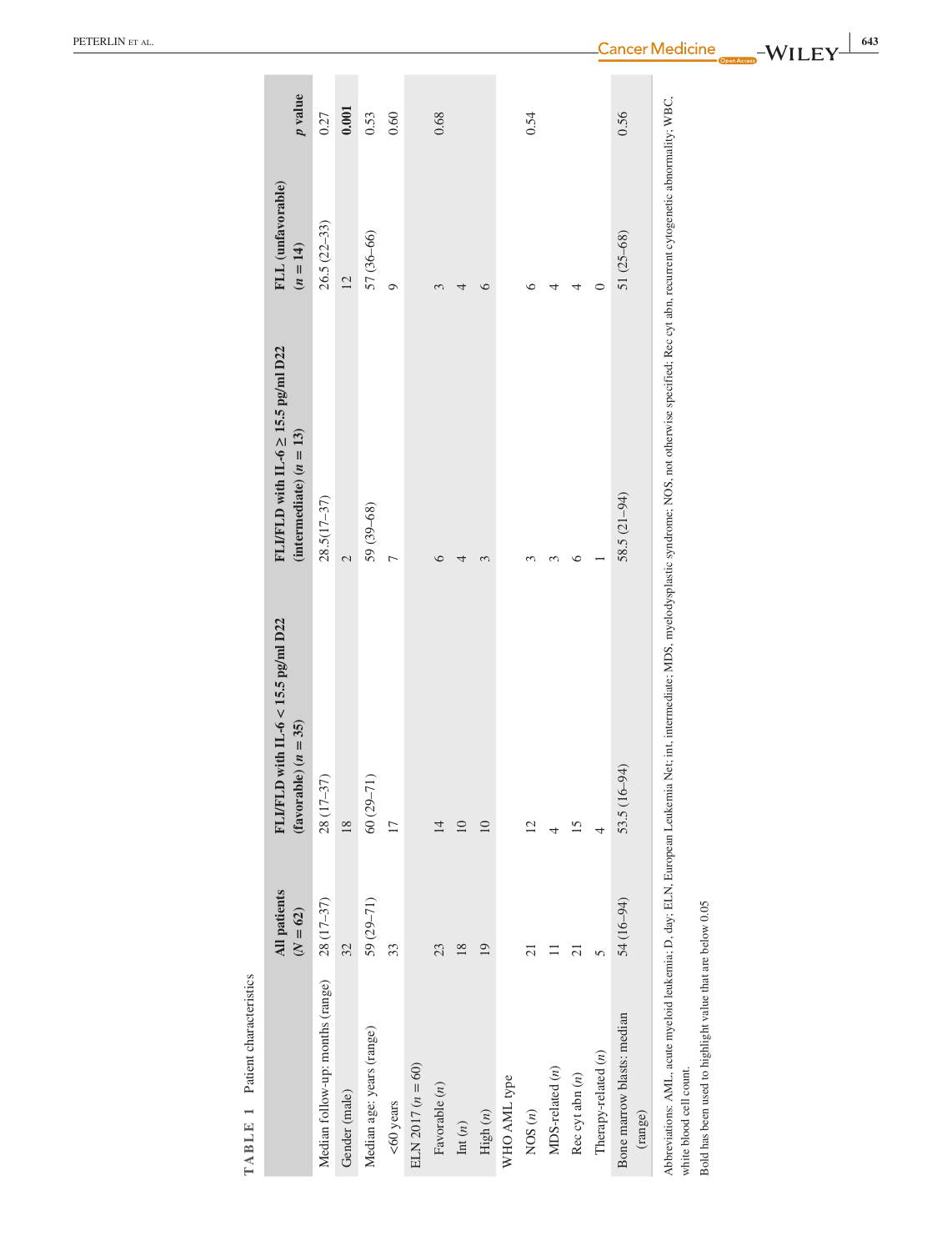**<sup>644</sup> |** PETERLIN et al.

survivals in AML patients.<sup>7</sup> Because serum samples from the FLAM/FLAL study have been frozen stored, we were able to conduct an ancillary study aiming at assessing the potential impact on survivals of the kinetics of other cytokines in the same cohort of AML patients.

# **2** | **METHODS**

The FLAM/FLAL study ([ClinicalTrials.gov](http://ClinicalTrials.gov) NCT02693899) included, between May 2016 and January 2018, 62 AML patients at diagnosis (median age 59 years old). All patients received a standard-of-care first-line intensive chemotherapy.<sup>6</sup> Of eight patients who had FLT3-ITD mutations, three also received FLT3 inhibitors during induction. Patient characteristics are provided in Table 1. Serum samples were collected and frozen-stored at D1, D8, D15, & D22 of induction therapy. In these samples, as well as in those of five healthy controls (HC), serum concentrations (pg/ml) of the seven following cytokines were assessed by ELISA (R&D Systems): FL (DY308), TNFα (DY210), stem-cell factor (SCF) (DY255), IL-1β (DY201), IL-6 (DY206), IL-10 (DY217B), and granulocyte-monocyte colony-stimulating factor (GM-CSF) (DY215). Four patient outcomes were considered, respectively, refractory status after induction, relapse (morphologic, molecular, or immunophenotypic), leukemia-free  $(LFS)$ , and overall  $(OS)$  survivals.<sup>6</sup> Factors associated with a *p* value <0.1 in univariate analysis were considered for multivariate analysis. A  $p$  value <0.05 was considered statistically significant. Analyses were performed using the R and Medcalc (Ostend) software packages.

## **3** | **RESULTS**

Overall, 434 samples were assayed. Median cytokine concentrations for HC and at D1, D8, D15, and D22 for patients are shown in Supporting Information. All median concentrations were 0 pg/ml for HC except for FL and GM-CSF. In patient samples, median FL concentrations were significantly lower at D1 and higher at D15 and D22 compared to HC. All median IL-6 concentrations were significantly higher during AML induction compared to HC. Median concentrations of IL-1β, IL-10, SCF, and TNF $\alpha$  were at 0 pg/mL all along induction, except for SCF and TNFα at D1. Finally, patient median GM-CSF concentrations were lower than HC all along induction yet without statistical significance. No particular kinetic profile was disclosed for any of the six cytokines studied other than FL. No significant difference was observed either in terms of median cytokine concentrations at any time when comparing FLI versus FLD versus FLL or FLI versus FLD patients. No difference either was seen between patients with FLT3-ITD or wild-type FLT3.

With an updated median follow-up of 28 months (range: 17–37), 2-year LFS and OS are 51.6% (40–65) and 60.6% (49–74), respectively, for the whole cohort. Of note, OS in the ELN unfavorable-risk subgroup appears especially good. Usually, unfavorable karyotypes are associated with older age while here, the median age of this subgroup was 61 years old (37–70). Hence, most of these patients (16 of 19) have been allotransplanted, which could explain their favorable outcome. In univariate analysis, FL kinetic profile groups and ELN 2017 classification remained significantly associated with LFS ( $p < 0.001$  and  $p = 0.04$ , respectively) but not OS ( $p = 0.27$  and  $p = 0.08$ ) (Table 2; Figure 1). However, with the longer follow-up, FLI and FLD patients now show similar 2-year LFS (69.2% vs. 59%, *p* = 0.63) and OS (69.2% vs.  $63.6\%$ ,  $p = 0.70$ ). FLL patients retain a significantly higher rate of relapse (85.7% vs. FLI 19.2% vs. FLD 32%,  $p = 0.0001$ ). Pooling FLI + FLD patients to compare them with the FLL group disclosed a significantly different LFS (61.1% vs. 7.1%, *p* < 0.001) but not OS (66.6% vs. 36.7%  $p = 0.11$ .

Two-year LFS and OS were not affected by the concentrations ( $\lt$  or  $\geq$ median) of the seven cytokines studied except for LFS, by GM-CSF at D8, and by FL at D8, D15, and D22. (Table 2). Multivariate analysis showed that no factor was independently associated with OS while LFS was significantly associated with the FL kinetic profile (FLL vs. others, HR: 3.02. 95% CI: 1.77–5.14, *p* < 0.0001) and GM-CSF levels at D15 (HR: 0.34; 95% CI: 0.15–0.77, *p* = 0.01) but not with the ELN 2017 risk stratification ( $p = 0.055$ ) (Table 3).

Further analyses were performed to try and better discriminate FLI and FLD patients, who now perform similarly. Between these two subgroups, there was no impact of the concentration (< or >median; data not shown) of the six newly tested cytokines on 2-year LFS or OS that could keep differentiating them. The population of FLI and FLD  $(n = 48)$  was thus further assessed as a single group.

Median cytokine concentrations were then compared in this new group of FLI/FLD (that could also be dubbed "non FLL") patients based on outcome. Relapsed/refractory or deceased patients were compared to alive RC patients. ROC curve analysis showed that the threshold of 15,5 pg/ml of IL-6 yielded an area under curve (AUC) of 0.68 ( $p = 0.03$ ) with a sensitivity of 50% and specificity of 87%. FLI/FLD patients with low IL-6 at D22 (< median, 15.5 pg/ml, *n* = 35 vs.  $n = 13$  with high levels) had highly significantly better 2 years LFS and OS (74.2% vs. 38.4%, *p* = 0.005 and 77.1% vs. 38.4%,  $p = 0.009$ , respectively) (Table 2).

A new prognostic risk stratification can thus be proposed as follows: FLI/FLD with D22 IL-6  $<$  15.5 pg/ml (favorable), FLI/FLD with D22 IL-6  $\geq$  15.5 pg/ml (intermediate), and FLL (high-risk). There was no clinical difference between these three groups except for the sex ratio (Table 1). Univariate analysis disclosed strong differences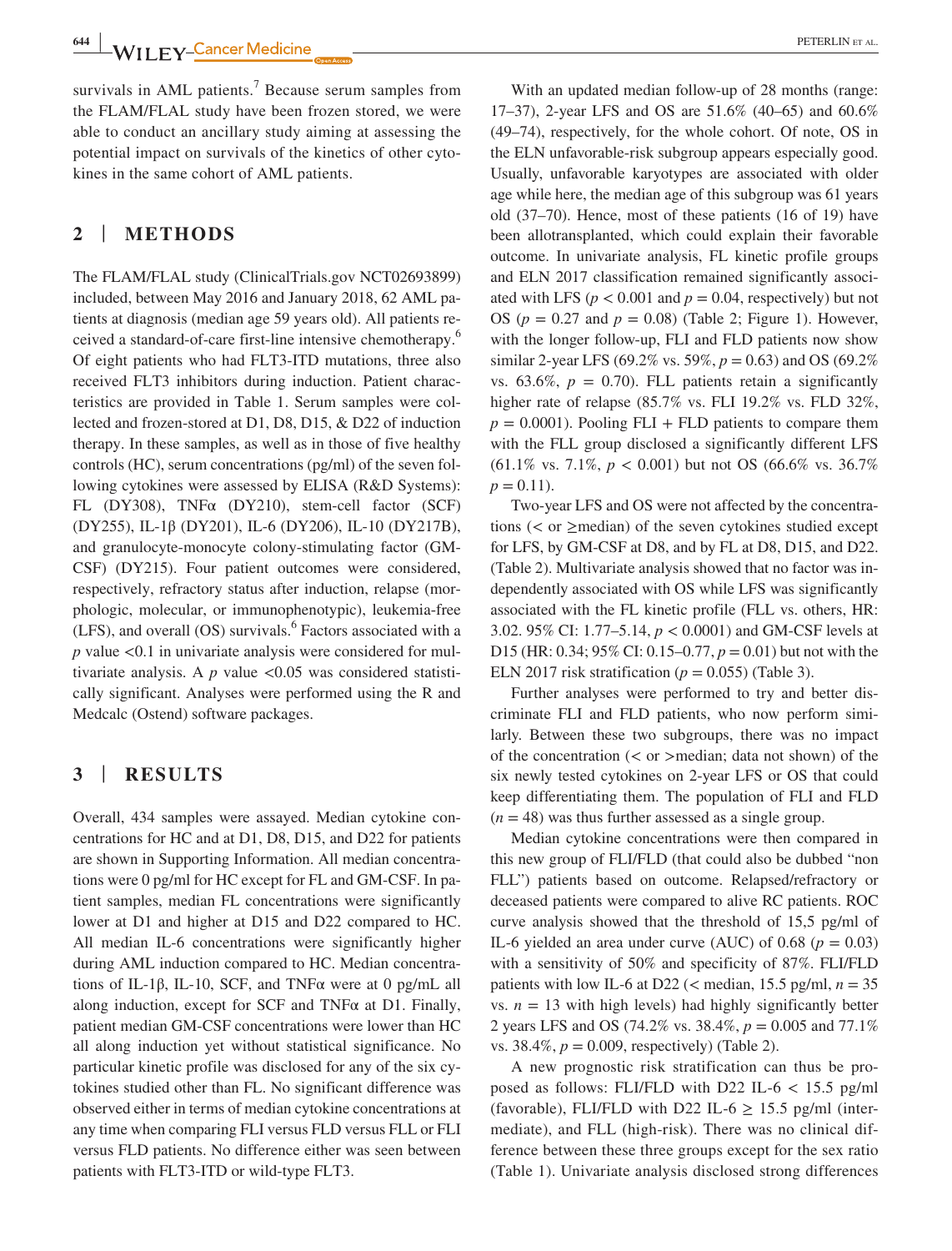#### **TABLE 2** Univariate analysis, Log rank

| ٠ |  |
|---|--|
|   |  |

| $N = 62$                                                                                     | 2-years LFS                                   | $\boldsymbol{p}$ | 2-years OS                                     | $\boldsymbol{p}$ |
|----------------------------------------------------------------------------------------------|-----------------------------------------------|------------------|------------------------------------------------|------------------|
| Whole cohort                                                                                 | 51.6% (40-65)                                 |                  | $60.6\%$ (49-74)                               |                  |
| Age: <60 years ( $n = 33$ ) vs. $\geq 60$ years<br>$(n = 29)$                                | 51.5% (36-71) vs. 51.7% (36-73)               | 0.99             | 63% (48-82) vs. 58.6% (43-79)                  | 0.48             |
| Gender: M/F                                                                                  | 31.3% (18.6–52.2) vs. 73.3<br>$(59.0 - 88.5)$ | 0.002            | 49.3% (34.5–70.4) vs. 72.8%<br>$(58.3 - 90.9)$ | 0.07             |
| ELN 2017 $(n = 60)$                                                                          |                                               |                  |                                                |                  |
| Favorable $(n = 23)$                                                                         | $65.5\%$ (48-87)                              | 0.04             | 73.6% (57-94)                                  | 0.08             |
| Intermediate ( $n = 18$ )                                                                    | 55.5% (36-83)                                 |                  | $61.1\%$ (42-88)                               |                  |
| High $(n = 19)$                                                                              | $31.5\%$ (16-61)                              |                  | 42.1% (24-71)                                  |                  |
| % BM blasts: <median <math="">(54%) n = 32 vs.<br/>median <math>n = 30</math></median>       | 46.8% (32–67) vs. 56.6% (41–77)               | 0.39             | $55.1\%$ (39-76) vs. 66.1% (50-85)             | 0.26             |
| WBC at diagnosis: <20 10 <sup>9</sup> /L $n = 44$ vs.<br>$\geq$ 20 10 <sup>9</sup> /L n = 18 | 52.2% (39-69) vs. 50% (31-79)                 | 0.93             | 60.2% (47-77) vs. 61.1% (42-88)                | 0.90             |
| FL kinetic profile                                                                           |                                               |                  |                                                |                  |
| FLI $(n = 26)$                                                                               | $69.2\%$ (45-86)                              | < 0.001          | $69.2\%$ $(53-89)$                             | 0.27             |
| $FLD (n = 22)$                                                                               | 59% (41-83)                                   |                  | $63.6\%$ (46-87)                               |                  |
| FLL $(n = 14)$                                                                               | $7.1\%$ (10-47)                               |                  | $36.7\%$ (16-80)                               |                  |
| $p$ values of the influence of cytokine levels on survivals                                  |                                               |                  |                                                |                  |
| FL: $\langle$ vs. $\geq$ median-Days 1/8/15/22                                               | 0.06/0.03/0.04/0.03                           |                  | 0.63/0.19/0.44/0.59                            |                  |
| TNF: $\langle$ vs. $\geq$ median—Days 1/8/15/22                                              | 0.45/0.20/0.42/0.18                           |                  | 0.51/0.20/0.22/0.22                            |                  |
| IL-6: $\langle$ vs. $\geq$ median—Days 1/8/15/22                                             | 0.87/0.19/0.92/0.43                           |                  | 0.97/0.32/0.38/0.47                            |                  |
| GMCSF: $\langle$ vs. $\rangle$ median—Days<br>1/8/15/22                                      | 0.25/0.04/0.08/0.90                           |                  | 0.22/0.24/0.08/0.76                            |                  |
| SCF: $\langle$ vs. $\geq$ median—Days 1/8/15/22                                              | 0.18/0.49/0.99/0.26                           |                  | 0.42/0.94/0.72/0.74                            |                  |
| IL-10 and IL-1 $\beta$                                                                       | NA (almost all patients with null<br>levels)  |                  | NA (almost all patients with null<br>levels)   |                  |
| New stratification                                                                           |                                               |                  |                                                |                  |
| $FLI/FLD + IL-6 < 15.5 D22 n = 35$                                                           | 74.2% (61-90)                                 | < 0.001          | 77.1% (64-92)                                  | 0.01             |
| $FLI/FLD + IL-6 \ge 15.5 \text{ Day} 22 n = 13$                                              | 38.4% (19-76)                                 |                  | 38.4% (19-76)                                  |                  |
| FLL $n = 14$                                                                                 | $7.1\%$ $(1-47)$                              |                  | 36.7% (16-80)                                  |                  |

Abbreviations: BM, bone marrow; ELN, European Leukemia Net; int, intermediate; NA, not applicable; OS, not otherwise specified; WBC, white blood cell count. Bold has been used to highlight value that are below 0.05

between these three groups in terms of both LFS and OS (Table 2). In multivariate analysis (Table 3), this new cytokine risk stratification was the only factor significantly associated with both OS (HR: 3.66; 95% CI: 1.36–9.83, *p* = 0.009) and LFS (HR: 3.34; 95% CI: 1.30–8.54,  $p = 0.01$ , while ELN 2017 risk stratification only retained a statistical prognostic significance for OS (HR: 1.86; 95% CI: 1.03–3.36, *p* = 0.03; LFS HR: 1.63; 95%CI: 0.94–2.83,  $p = 0.07$ .

# **4** | **DISCUSSION**

This study sheds new light on the importance of two cytokines, FL and IL-6, in the response of AML patients to standard therapy. When FL levels, significantly lower at AML diagnosis than in HC, raise during induction, this is associated with better survival. Moreover, IL-6 levels, significantly higher all along induction compared to HC, peak by D8 then decrease at D15 and D22. Yet, patients with persisting high IL-6 levels (above 15.5 pg/ml) at D22, in spite of high FL levels, also display lower survivals. This study confirms our seminal work emphasizing the role of FL levels kinetics during AML induction as a prognostic marker of response to chemotherapy. Some limitations may, however, be noted. First, the measurement of FL levels, although relying on commercially available ELISA tests, is not commonly used. Moreover, no potential confounders such as infections, common in AML patients, have been taken into account here, although they may have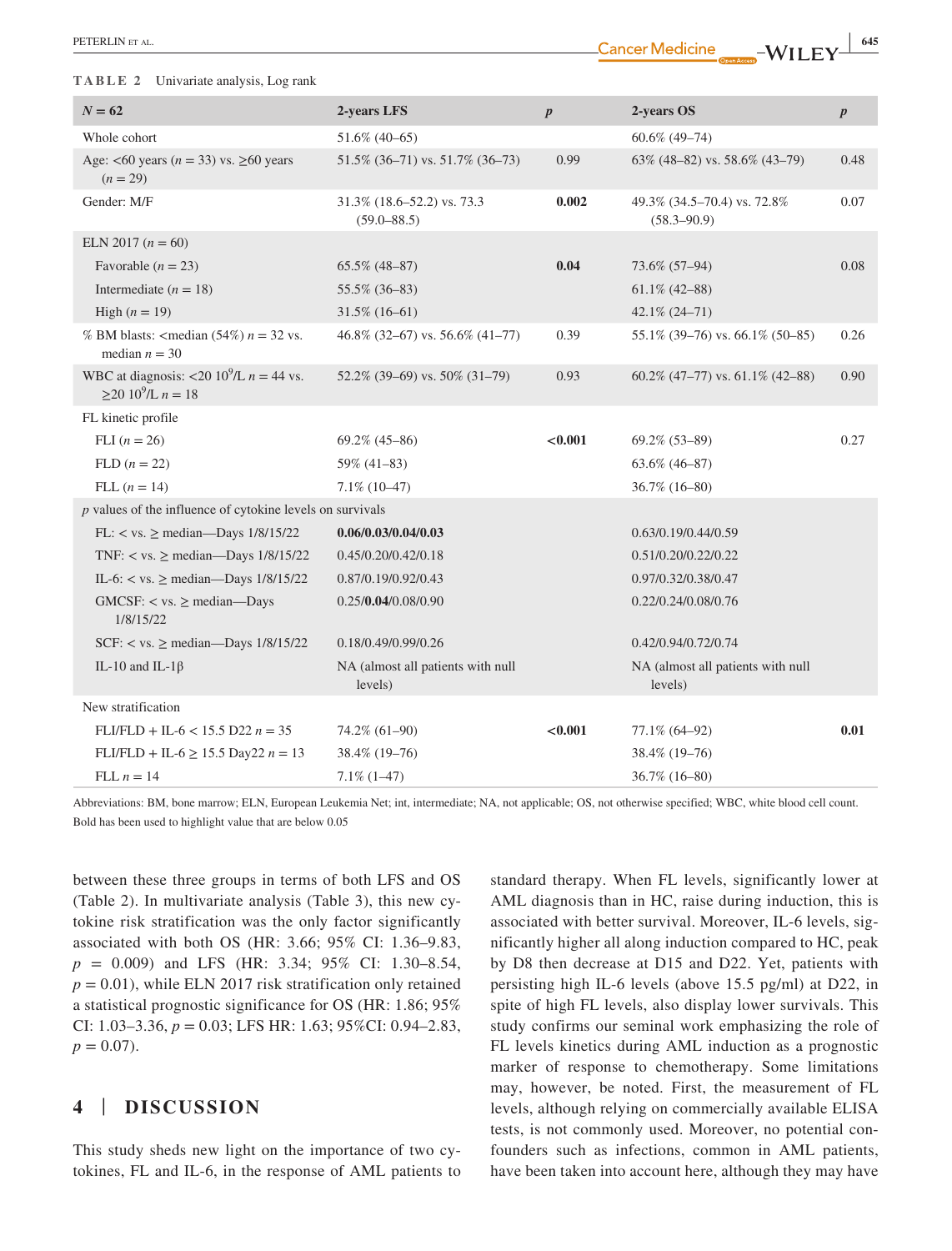



|  | TABLE 3 |  | Multivariate analysis, Cox proportional regression |  |  |  |  |
|--|---------|--|----------------------------------------------------|--|--|--|--|
|--|---------|--|----------------------------------------------------|--|--|--|--|

| Not including the new cytokine risk stratification |           |                       |           |
|----------------------------------------------------|-----------|-----------------------|-----------|
|                                                    | <b>HR</b> | 95% CI                | $p$ value |
| OS <sup>a</sup>                                    |           |                       |           |
| <b>ELN 2017</b>                                    | 1.60      | $0.88 - 2.89$         | 0.12      |
| GM-CSF day+15                                      | 0.49      | $0.17 - 1.40$         | 0.18      |
| $LFS^b$                                            |           |                       |           |
| <b>ELN2017</b>                                     | 1.58      | $0.98 - 2.52$         | 0.055     |
| FL kinetic profile                                 | 3.02      | $1.77 - 5.14$         | < 0.0001  |
| $FL$ day $+1$                                      | 0.51      | $0.22 - 1.15$         | 0.10      |
| GM-CSF day+15                                      | 0.34      | $0.15 - 0.77$         | 0.01      |
| Including the new cytokine risk stratification     |           |                       |           |
|                                                    |           | <b>HR</b><br>95% CI   | $p$ value |
| OS <sup>c</sup>                                    |           |                       |           |
| <b>ELN 2017</b>                                    |           | $1.03 - 3.36$<br>1.86 | 0.04      |
| New cytokine risk stratification                   |           | 3.66<br>1.36-9.83     | 0.009     |
| LFS <sup>d</sup>                                   |           |                       |           |
| <b>ELN2017</b>                                     |           | 1.63<br>$0.94 - 2.83$ | 0.07      |
| New cytokine risk stratification                   |           | 3.34<br>$1.30 - 8.54$ | 0.01      |

a Variables not retained in the model: FL kinetic profile, gender.

<sup>b</sup>Variables not retained in the model: GM-CSF day +8, FL day +8, +15, and +22, gender.

"Variables not retained in the model: GM-CSF day  $+8$  and day $+15$ . FL day  $+1$ ,  $+8$ ,  $+15$ , and  $+22$ , gender.

d Variables not retained in the model: GM-CSF day +15, gender.

Bold has been used to highlight value that are below 0.05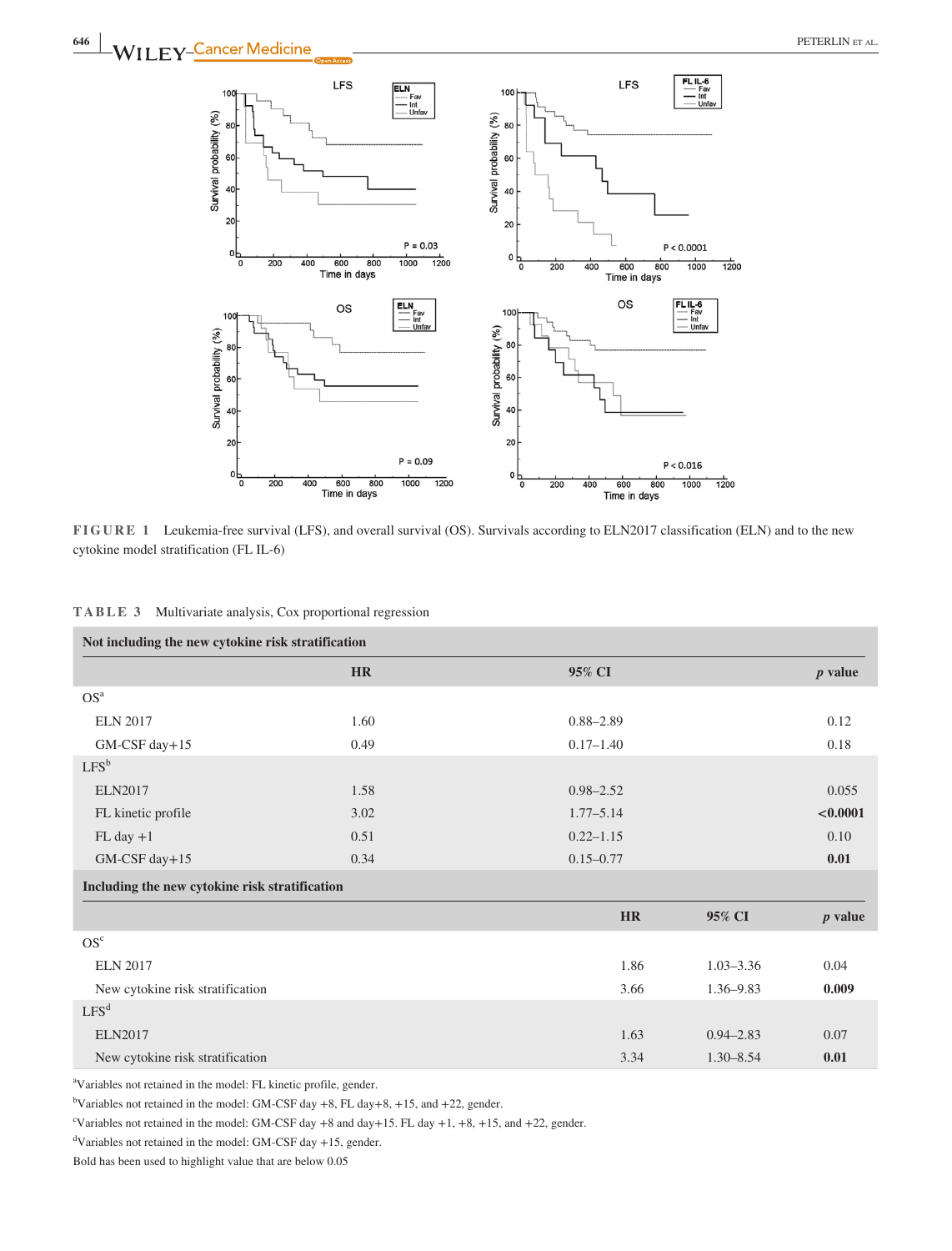interfered with cytokine assessments. Of note, ongoing infection-related inflammation could be the reason for high D22 IL-6 levels in the intermediate group.

The deleterious effect of low FL levels is not clearly understood but this situation may sustain blast proliferation instead of normal hematopoietic recovery. Another hypothesis is that persistent leukemia may impair the bone marrow microenvironment to produce FL and/or regenerative cytokines.<sup>8</sup> Regarding IL-6, the high levels observed here in AML have been already reported, $1,4,9$  as well as their deleterious impact on outcome.<sup>4,10</sup> IL-6 may act via its receptor STAT3, the activity of which is associated with chemoresistance and inferior survival across many malignancies.<sup>11</sup> That patients with a good outcome manage to lower the IL-6 response is of particular interest and leads us to propose a new risk stratification for AML patients based on the kinetic profiles of FL and IL6. This stratification appears to be stronger than the ELN 2017 risk stratification which only relies on diagnostic characteristics, while the approach proposed here is more focused on response to therapy. It is likely that stratification criteria will evolve by integrating new parameters such as non-coding RNA,<sup>12</sup> and/or by taking into account other parameters such as minimal residual disease. $13$  Of note, peripheral blast cell decrease during induction has already been proposed as an early dynamic prognostic factor.<sup>14</sup>

## **5** | **CONCLUSION**

Cytokine levels assessment during AML induction could emerge as a new valuable monitoring tool. FL and IL-6 assays, perhaps through the use of fast-developing microfluidics tests,<sup>15</sup> could represent a non-invasive mean to appreciate chemosensitivity in these patients. Of course, these results require to be validated on a larger independent validation cohort of patients. However, it can already be suggested that anti-IL-6 or suppletive FL therapy should be tested in combination with standard  $3 + 7$  chemotherapy in the future.

#### **ACKNOWLEDGEMENTS**

The present study was granted by LHEMA/Nantes University Hospital. The FLAM/FLAL study was supported by a grant from the DHU Oncogreffe of Nantes. We thank Juliette Brouazin for data management, Pauline Bargain, Lina Benaniba, and Sébastien Gouard for their technical expertise with sFLc ELISA assay, and the biological resource centre for biobanking (CHU Nantes, Hôtel Dieu, Centre de ressources biologiques (CRB), Nantes, F-44093, France (BRIF: BB-0033-00040)).

#### **CONFLICT OF INTEREST**

All authors declare no potential financial conflicts.

## **ETHICS APPROVAL AND CONSENT TO PARTICIPATE**

The FLAM//FLAL study was registered at [ClinicalTrials.gov](http://ClinicalTrials.gov)  (NCT02693899). The Ethics committee (Groupe Nantais d'Ethique dans le Domaine de la Santé (GNEDS)) approved the study on the 23th of February 2016 (reference number RC15\_0374). All patients include in this study have signed informed consent.

## **DATA AVAILABILITY STATEMENT**

The datasets used and/or analyzed during the current study are available from the corresponding author on reasonable request.

### **ORCID**

*Pierre Peterlin* <https://orcid.org/0000-0001-5463-6686> *Philippe Moreau* **b** <https://orcid.org/0000-0003-1780-8746> *Patrice Chevallier* **I**b [https://orcid.](https://orcid.org/0000-0003-3142-5581) [org/0000-0003-3142-5581](https://orcid.org/0000-0003-3142-5581)

#### **REFERENCES**

- 1. Binder S, Luciano M, Horejs-Hoeck J. The cytokine network in acute myeloid leukemia (AML): a focus on pro- and anti-inflammatory mediators. *Cytokine Growth Factor Rev*. 2018;43:8-15.
- 2. Carey A, Edwards 5th DK, Eide CA, et al. Identification of interleukin-1 by functional screening as a key mediator of cellular expansion and disease progression in acute myeloid leukemia. *Cell Rep*. 2017;18:3204-3218.
- 3. Sun YX, Kong HL, Liu CF, et al. The imbalanced profile and clinical significance of T helper associated cytokines in bone marrow microenvironment of the patients with acute myeloid leukemia. *Hum Immunol*. 2014;75:113-118.
- 4. Sanchez-Correa B, Bergua JM, Campos C, et al. Cytokine profiles in acute myeloid leukemia patients at diagnosis: survival is inversely correlated with IL-6 and directly correlated with IL-10 levels. *Cytokine*. 2013;61:885-891.
- 5. Tsapogas P, Mooney CJ, Brown G, et al. The cytokine Flt3-ligand in normal and malignant hematopoiesis [Internet]. *Int J Mol Sci*. 2017;18:pii:E1115.
- 6. Peterlin P, Gaschet J, Guillaume T, et al. FLT3 ligand plasma levels in acute myeloid leukemia. *Haematologica*. 2019;104:e240-e243.
- 7. Milne P, Wilhelm-Benartzi C, Grunwald MR, et al. Serum Flt3 ligand is a biomarker of progenitor cell mass and prognosis in acute myeloid leukemia. *Blood Adv*. 2019;3:3052-3061.
- 8. Haidar JH, Bazarbachi A, Mahfouz R, Haidar HA, Jaafar H, Daher R. Serum Flt3 ligand variation as a predictive indicator of hematopoietic stem cell mobilization. *J Hematother Stem Cell Res*. 2002;11:533-538.
- 9. Horacek JM, Kupsa T, Vasatova M, Jebavy L, Zak P. Biochip array technology and evaluation of serum levels of multiple cytokines and adhesion molecules in patients with newly diagnosed acute myeloid leukemia. *Exp Oncol*. 2014;36:50-51.
- 10. Stevens AM, Miller JM, Munoz JO, Gaikwad AS, Redell MS. Interleukin-6 levels predict event-free survival in pediatric AML and suggest a mechanism of chemotherapy resistance. *Blood Adv*. 2017;1:1387-1397.